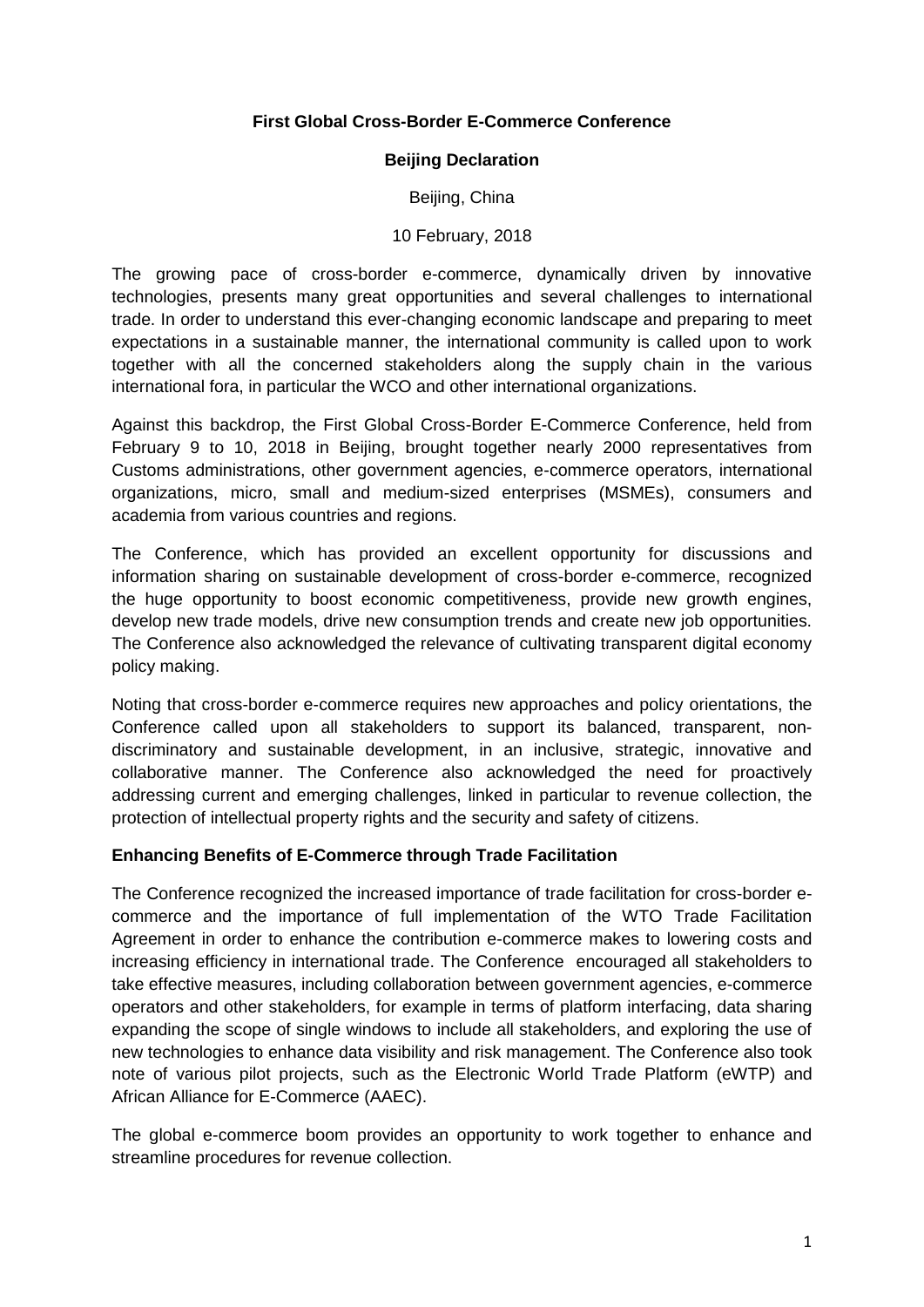The Conference supported cooperation among international organizations to promote convergence and harmonization of international standards in relation to cross-border ecommerce, so as to enhance fairness, transparency, stability, predictability and security of the online trade environment.

# **Controlling Safety and Security Risks and Increasing Compliance**

The Conference identified safety and security as prerequisites for the sustainable development of cross-border e-commerce.

In this context, all stakeholders were encouraged to implement effective, transparent and proportionate measures to ensure safety, security and integrity of the e-commerce landscape, by leveraging the "electronic", "data-driven" and "data rich" characteristics of cross-border e-commerce.

The Conference called on participants to exercise due diligence in accordance with their roles and responsibilities in the supply chain, so as to ensure compliance and enhance the transparency along the e-commerce chain.

# **Being Strategic and Leveraging Information Technologies**

The Conference noted the significant role of modern information and communication technologies, especially those relating to mobile devices, in fuelling the development of cross-border e-commerce, and called upon all stakeholders to give their full attention to the revolutionary changes brought about by the integration of cross-border e-commerce with such technologies as the Internet of Things, artificial intelligence, block chain, big data and cloud computing.

Stakeholders were invited to evaluate the importance of data and coordinate their efforts in order to achieve data-based intelligent management and make better use of information available in the digital arena, while recognising the need to maintain fair competition and protect data privacy across jurisdictions.

### **Establishing a sound Ecosystem through Joint Efforts**

The Conference emphasized the need to create, through a comprehensive coordination involving all stakeholders, a sound ecosystem, which will enable cross-border e-commerce to flourish.

The Conference addressed the necessity to strengthen cooperation among the international Customs community through the exchange of information, mutual recognition of control and facilitation mechanisms and mutual assistance with regards to law enforcement and facilitation, i.e. by optimizing the platform of the WCO Working Group on E-Commerce. The Conference recognized the importance of enhancing cooperation between the WCO and other international organizations, by exploiting synergies to ensure complementary collaboration in the area of e-commerce.